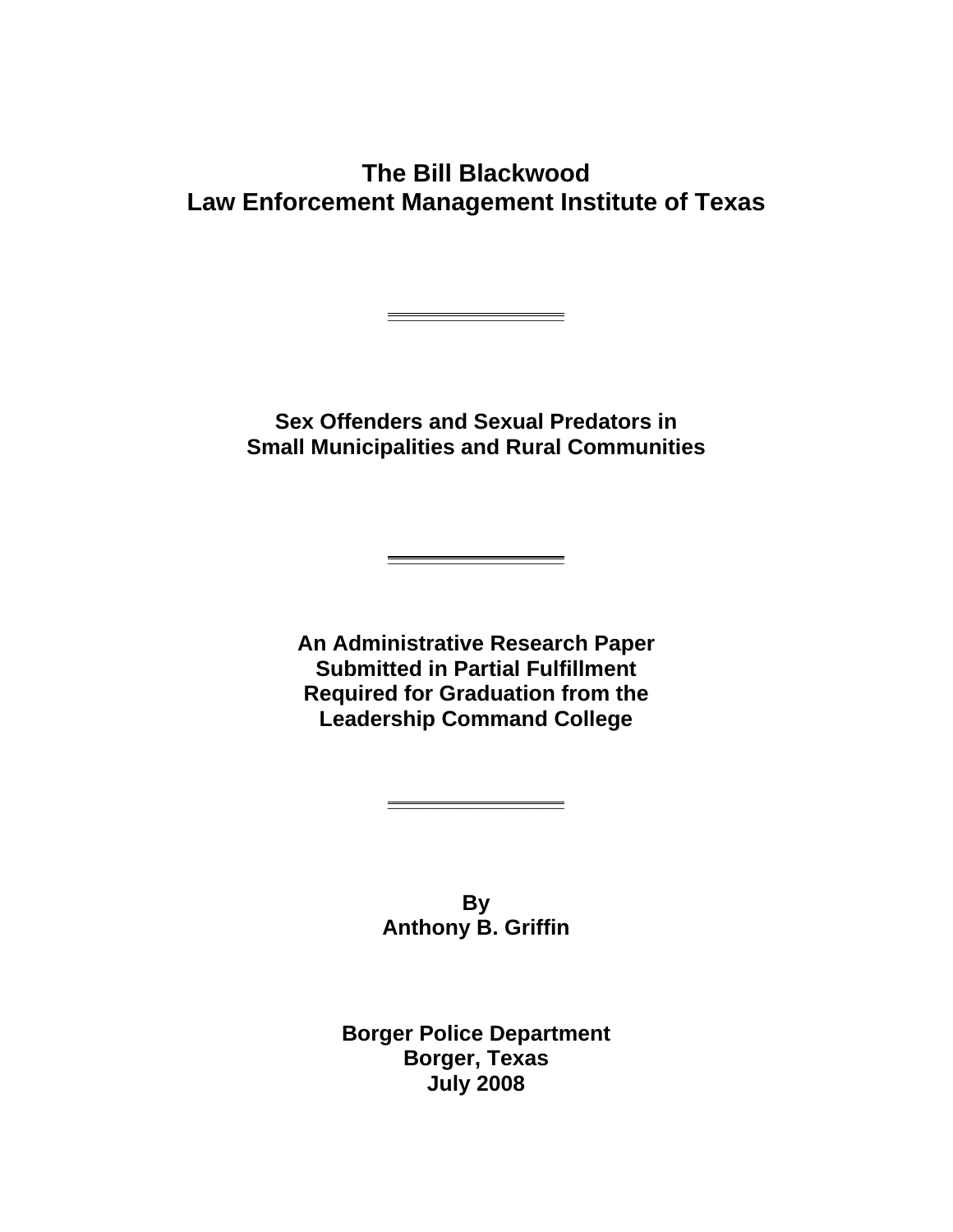## **ABSTRACT**

Sex offenders and sexual predators in small municipalities and rural communities is relevant to contemporary law enforcement because of the importance of the safety to the community in reference to sex offenders and sexual predators who reside in the neighborhood of these communities. Sex offenders and sexual predators have a high percentage rate of re-offending so it is very important that law enforcement agencies exhaust all resources, as well as ideas, to reinforce the safety of the community as a whole.

The purpose of this research is to examine if law enforcement in small municipalities and rural communities were doing everything necessary to ensure the safety of their citizens in regards to sex offenders and sexual predators. Also to examine if and what more should be done, other than guidelines listed in state law, to reinforce the safety of the community in regards to this issue.

The method of inquiry used by the researcher included a review of books, newspaper articles, magazine articles, and a survey distributed to ten survey recipients.

The researcher discovered that small and rural law enforcement agencies are doing enough to manage, monitor, and track their sex offenders and sexual predators, but more could and should be done to reinforce the safety of the community in reference to this issue.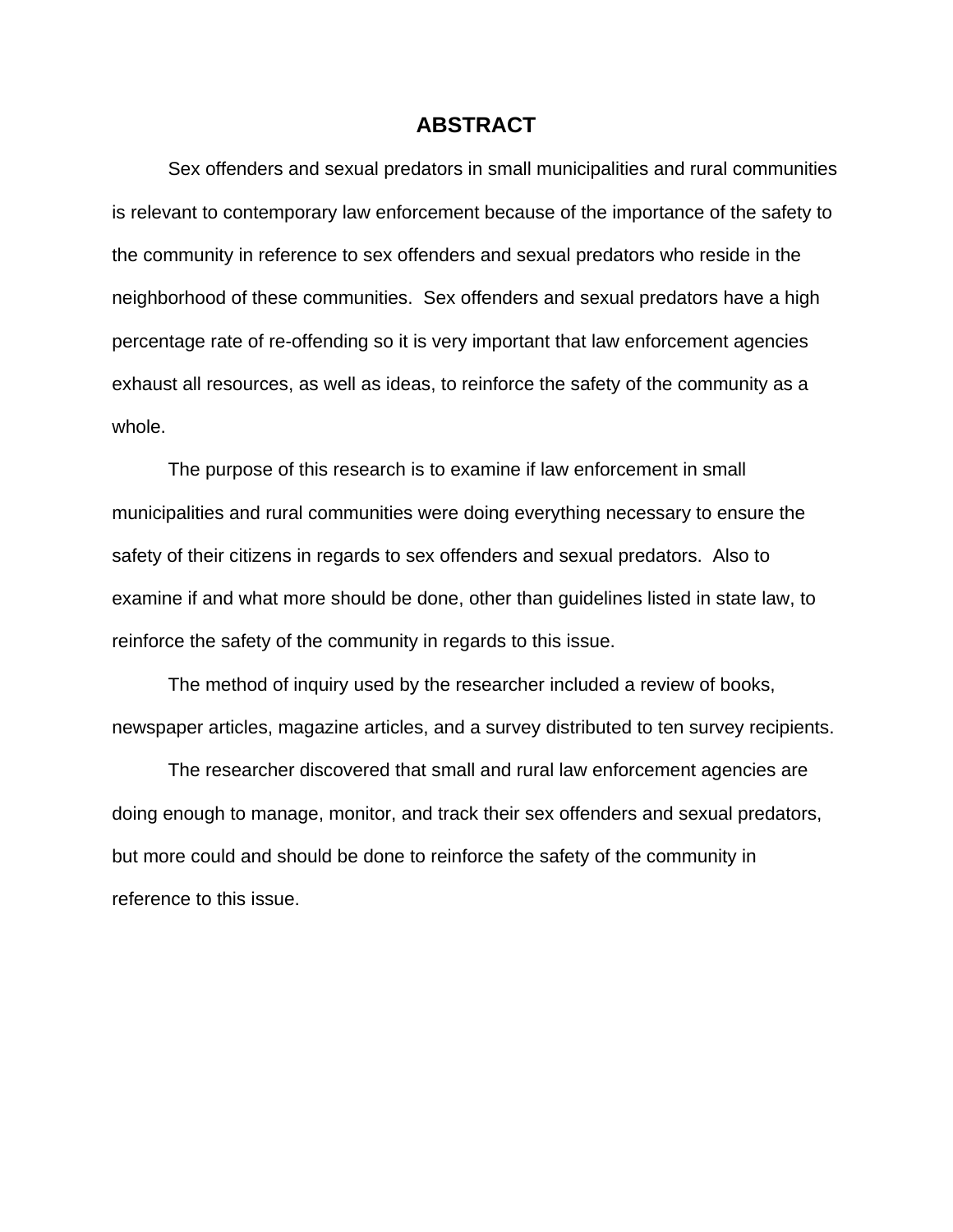# **TABLE OF CONTENTS**

Page

| Abstract |
|----------|
|          |
|          |
|          |
|          |
|          |
|          |
| Appendix |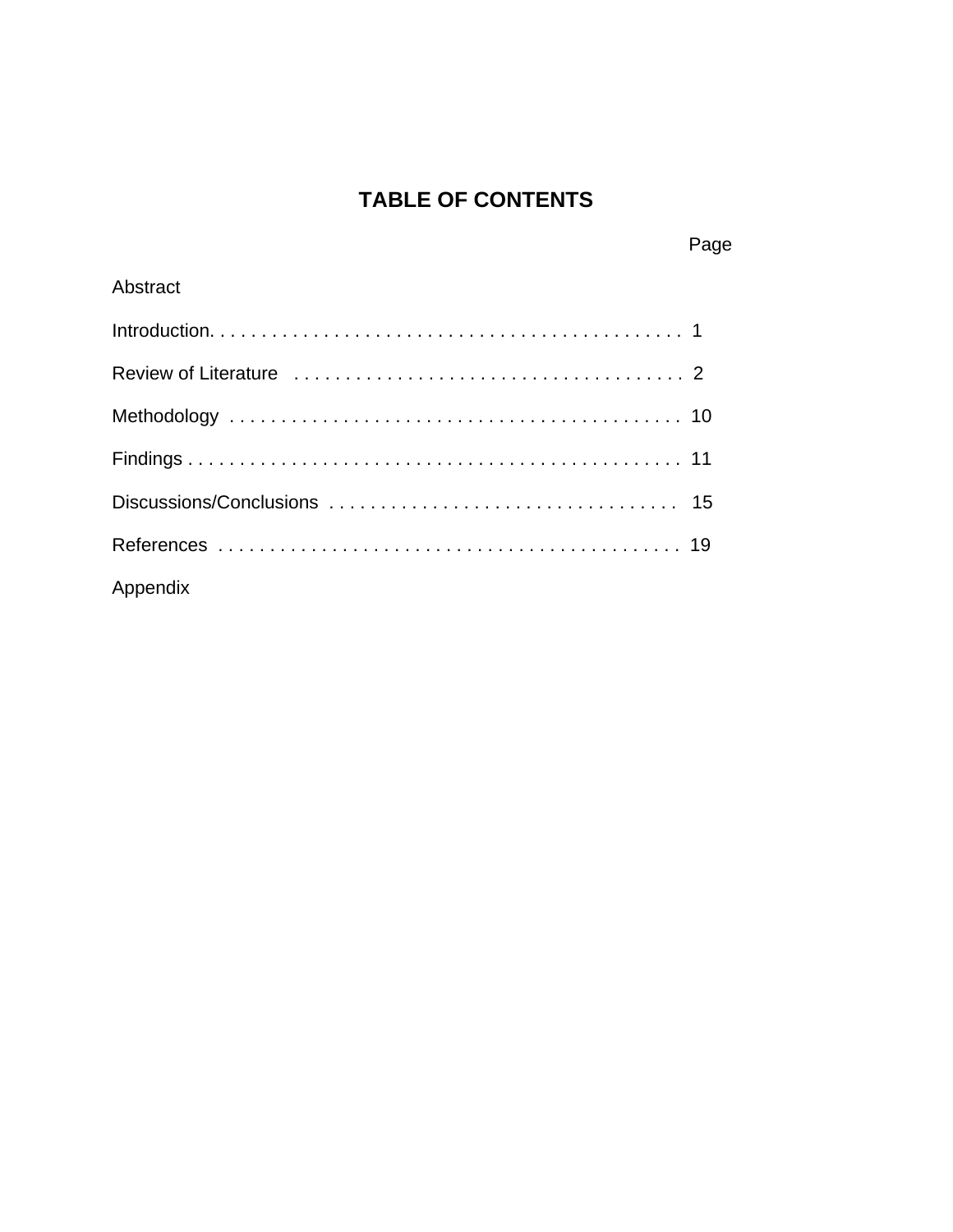## **INTRODUCTION**

 In society today there are numerous news reports, news articles, discussions, and debates, in reference to sex offenders and sexual predators. Almost every day something in the news about sex offenders and sexual predators can be found. Even some of the laws have been changed regarding these issues because of actual events that have happened in regards to sex offenders and sexual predators. Some of the laws, as well as an alert system, have been introduced and named after the victims that were victimized at the hands of a sex offender and / or a sexual predator.

 Unfortunately, small municipalities and rural communities do not have the resources available to them that larger agencies have at their disposal. Larger agencies are able to commit more time, resources, and manpower to the issue of sex offenders and sexual predators within their cities and / or communities. For example, larger agencies are able to establish a single unit and / or division just for the purpose of monitoring and tracking sex offenders and sexual predators that reside within their municipality and / or communities. Therefore, smaller municipalities and rural communities have to be able to manage their time, resources, as well as their manpower, in a way that will provide the safest possible living environment within their municipalities and / or communities concerning sex offenders and sexual predators.

Sex offenders and sexual predators are not just confined to residing in big cities around the United States; they also reside in smaller municipalities and rural communities. This issue poses an important question relating to Law Enforcement agencies in smaller municipalities and rural communities. The question this research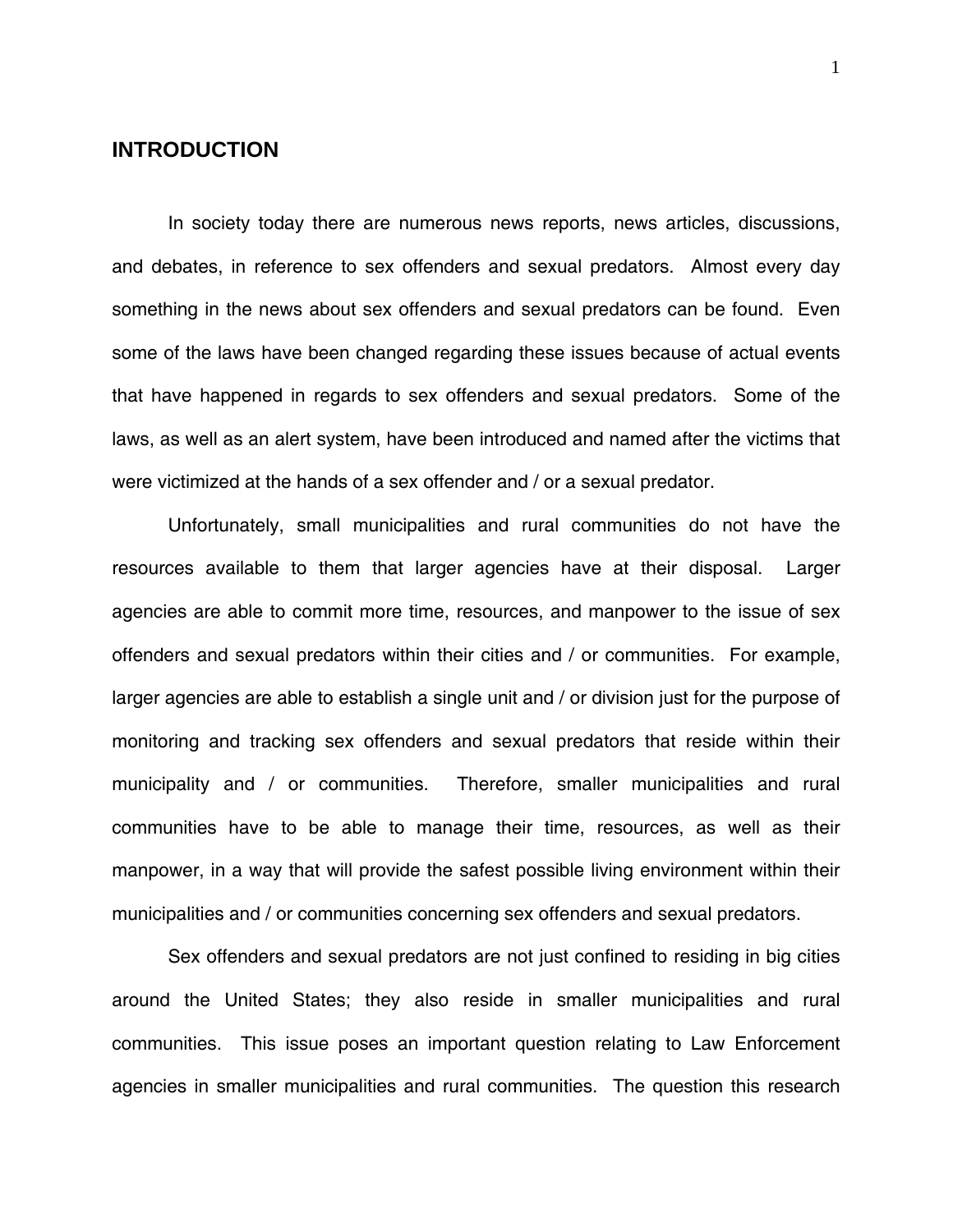paper will address is: Are smaller municipalities and rural communities doing enough to insure the safety of their citizens; also could and should more be done?

The intended method of inquiry for this research will include books, newspaper articles, and magazine articles. A survey of several small municipal and rural law enforcement agencies will be conducted in reference to this research of sex offenders and sexual predators in small municipalities and rural communities. It is anticipated that this research will show that law enforcement agencies in smaller municipalities and rural communities are doing enough, or all they can with time, resources, and manpower that they have to work with; to ensure the safety of their citizens and community. It is also anticipated that this research may show there is more that law enforcement in smaller municipalities and rural communities can do to further improve the safety of their citizens to help ensure that their citizens are being provided the safest possible living environment regarding sex offenders and sexual predators.

The intended benefit of this research is to provide small municipal and rural law enforcement agencies more ideas to utilize in the managing, monitoring, and tracking, of sex offenders and sexual predators within their municipalities. This research will further provide information to show the importance of managing, monitoring, and tracking, of sex offenders and sexual predators within small municipalities and rural communities. This research is not intended to suggest that law enforcement in small municipalities and rural communities are not doing enough to ensure the safety of their citizens, but to evaluate what law enforcement could do more to add to the managing, monitoring, and tracking of sex offenders and sexual predators.

#### **REVIEW OF LITERATURE**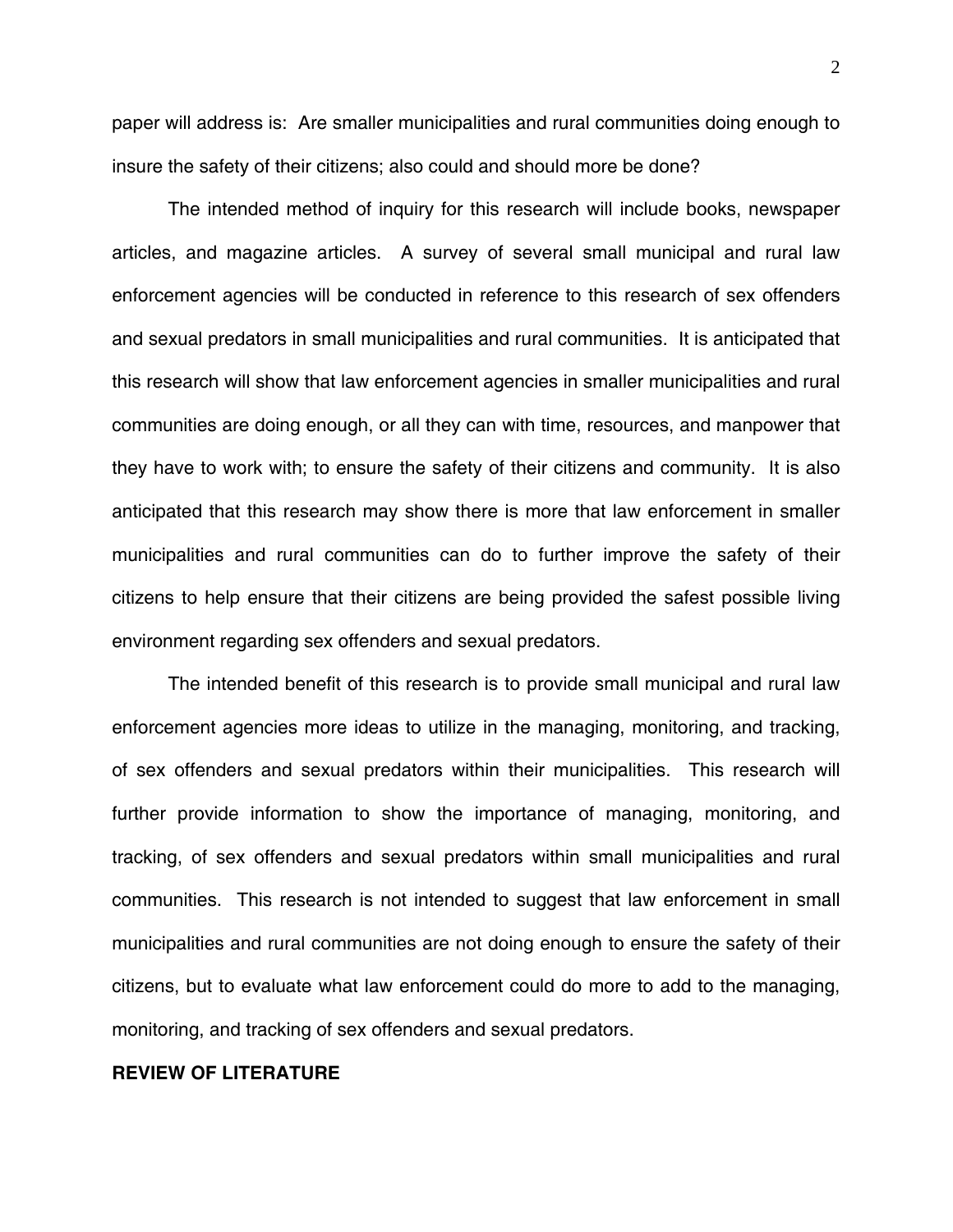Upon researching this topic, the researcher located several sources which helped to outline and identify more ideas and more ways to help manage, monitor, and track sex offenders and sexual predators. Although the research did not distinguish between a small municipality and a larger city in what would work or what would be the best practice for the management, monitoring, and tracking of sex offenders and sexual predators; the researcher was still able to utilize this information in regards for small municipalities and rural communities. The researcher took from the research the information that would be relevant in reference to this topic.

 In the State of Texas, there are laws and guidelines regarding sex offender registration. These are located in chapter 62 of the Texas Code of Criminal Procedure. Every person who has the duty of registering sex offenders within their agency, whether in a large city or a small municipality, is familiar and follows this chapter of the Texas Code of Criminal Procedure. However, utilizing this research, the researcher believes there is more that can be done, beyond just following the Texas Law, by the individual person(s) who registers sex offenders and sexual predators, as well as the law enforcement agency as a whole.

 Any person(s) who is tasked with registering sex offenders and sexual predators, has to at one point and time talk to the sex offenders and sexual predators that they are tasked to register; whether talking to them during the initial registration or talking to them if a person is new at registering sex offenders and sexual predators within an agency. When talking to these sex offenders and sexual predators, who will be residing in the community they register in, take the time to talk to these sex offenders and sexual predators in depth, beyond just for registration and verification purposes. Ask the sex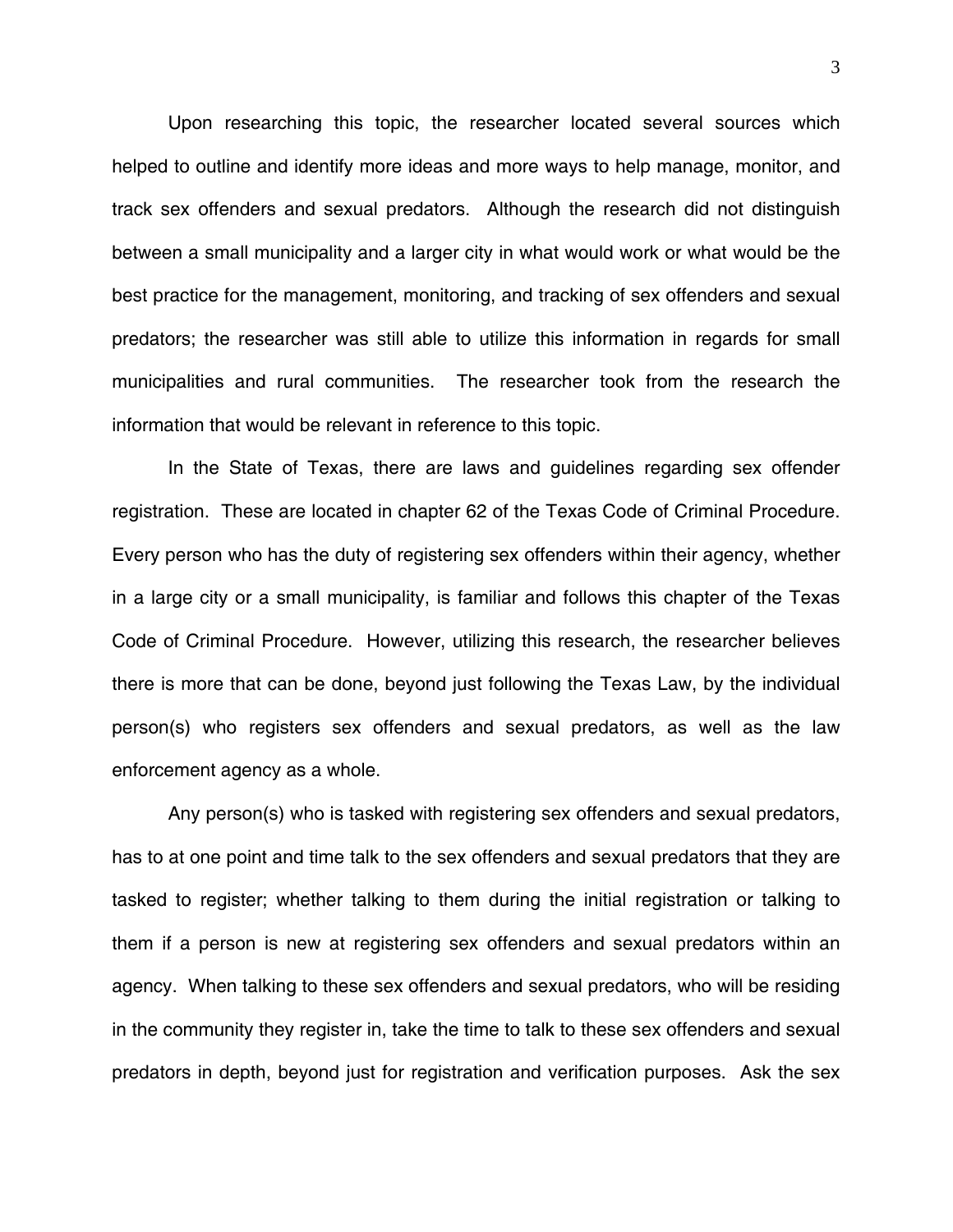offender or sexual predator about the charge for which he has to register for (Cumming, 1997). By asking the sex offender or sexual predator about his charge, this allows the person(s) who will be monitoring the sex offender or sexual predator to observe more of the sex offender's or sexual predator's demeanor in reference to his sex offense that he is having to register for (Cumming, 1997). The more information that is known and gathered about the sex offenders and sexual predators that will be residing in the community, the better equipped the agency will be in managing, monitoring, and tracking of the sex offenders and sexual predators. When Police Officers gather information about a suspect involved in some type of criminal activity, it is always the best procedure to accumulate the most accurate background information possible so that an idea can be made about the suspects overall criminal background, for example violent behavior or a repeat offender for the same type of crime. Sex offenders and sexual predators are no different. Even though they have already been apprehended and prosecuted for their crime, sex offenders and sexual predators have a high percentage rate of repeat offenses.

 Because registered sex offenders and sexual predators have to reside within the jurisdiction where they register, this places them throughout the various neighborhoods within the community. Another tactic to be utilized is to go to these various neighborhoods and check them. Check to see where the sex offender's or sexual predator's residence is exactly. Get familiar with the area and the people who reside in the neighborhood. In a small police department, it is understood that time is always an issue, especially when the person(s) that register sex offenders and sexual predators has other duties within the department, but this can be a very important tactic to utilize.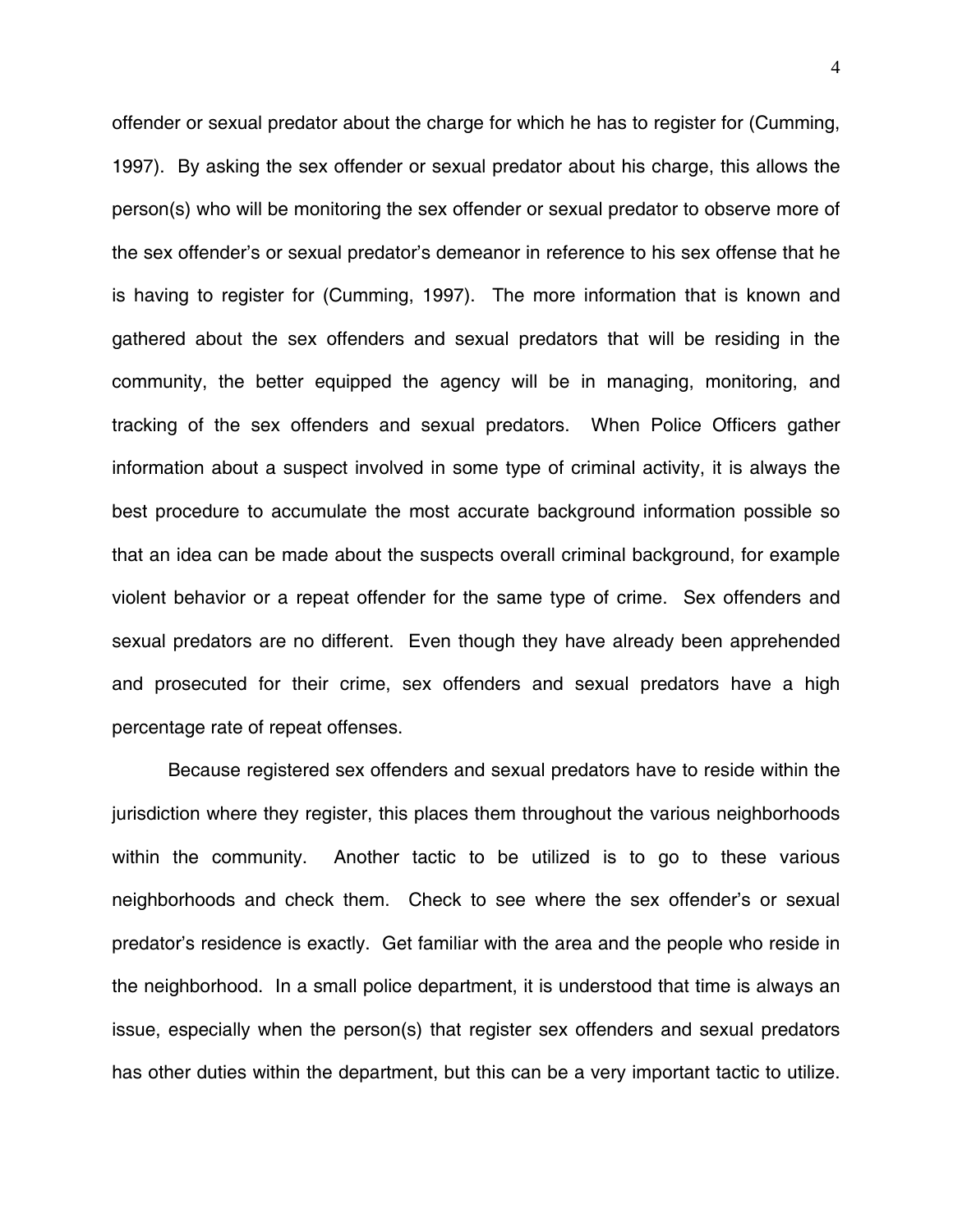If this tactic takes a half a day to a full day to complete, even if it is once a month, once every two months, or once every quarter, this time spent will be very valuable in regards to ensuring the extra safety of the neighborhood.

LaFond (2005) mentions in his book the very well known case of Megan Kanka, a 7 year old girl who was brutally raped and murdered in 1994 by a twice convicted sex offender. In reference to the Megan Kanka case, Kanka's parents were not informed that sex offenders were living in a halfway house in their neighborhood (LaFond 2005). The Megan Kanka case shows the importance of taking the time to go to the neighborhoods where sex offenders and sexual predators are going to live or are living and checking the area and talking to the people in the neighborhood. Inform the people living in that neighborhood that a registered sex offender or sexual predator is moving into the neighborhood or is already living in the neighborhood. Even though these sex offenders are listed or are going to be listed on the State web site where the public can check the information for themselves, not everyone has a computer or checks the web site until they hear or see something in reference to a sex offender or sexual predators in their neighborhood, or until an incident happens and it is too late. By talking to the people in these neighborhoods and making them aware of a sex offender or sexual predator living in their neighborhood, the people will become more vigilant in their observation of this sex offender or sexual predator and will be more inclined to contact the law enforcement agency to report anything suspicious regarding this person.

Some law enforcement agencies even go to the neighborhoods and go door to door informing people that a registered sex offender or sexual predator lives in the neighborhood or is moving to the neighborhood and some use fliers to notify the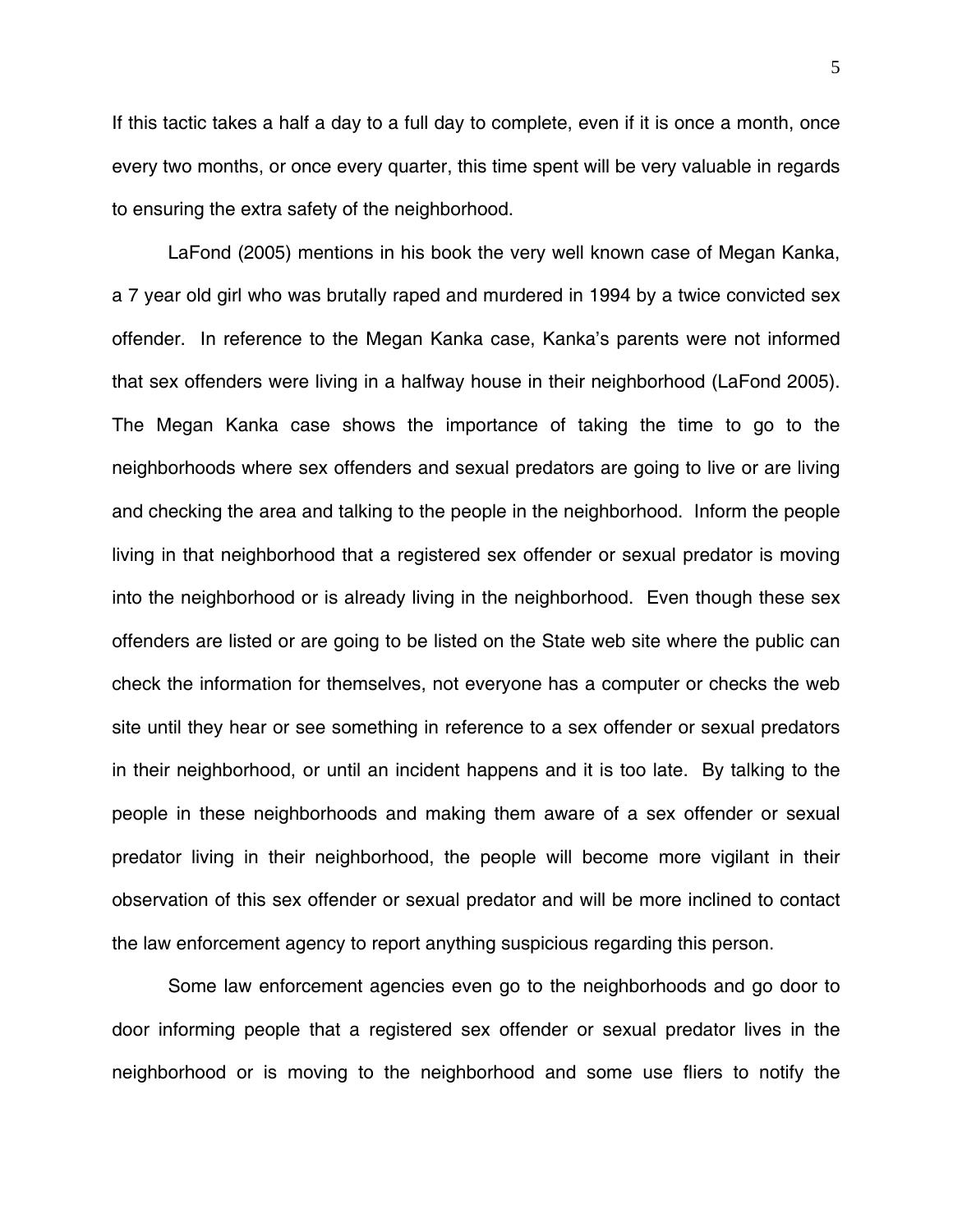neighborhood (Bangor Daily News, 1 May, 2006). Some agencies only notify the neighborhood if the sex offender or sexual predator is classified as a high risk and some notify the neighborhood of all sex offenders or sexual predators living in the neighborhood or moving to the neighborhood (Bangor Daily News, 1 May, 2006). Some agencies notify the neighborhood in reference to sex offenders and sexual predators as part of their city ordinance (Bangor Daily News, 1 May, 2006).

Recently, several cities have started to adopt a city ordinance pertaining to areas in the community where sex offenders or sexual predators can or cannot reside. This is another useful tool in the managing, monitoring, and tracking of sex offenders and sexual predators. A city ordinance pertaining to the residency of sex offenders and sexual predators helps to protect areas where children normally collect and congregate. A city ordinance helps to regulate where sex offenders and sexual predators reside when the sex offender or sexual predator is not currently on parole or probation with stipulations. A city ordinance will help with compliance issues in regards to a sex offender's or sexual predator's residency.

Another tool that can be greatly utilized by a small municipality is that of community relations in regards to sex offenders and sexual predators. As earlier mentioned, the subject of sex offenders and sexual predators is a very popular subject and the public likes to be kept informed. Periodically a public meeting needs to be held with the community, lead by law enforcement, to keep the public up to date and informed about sex offenders and sexual predators residing in the community (Matravers, 2003). This public meeting needs to be open to where items can be discussed from a law enforcement perspective and that of the public's perspective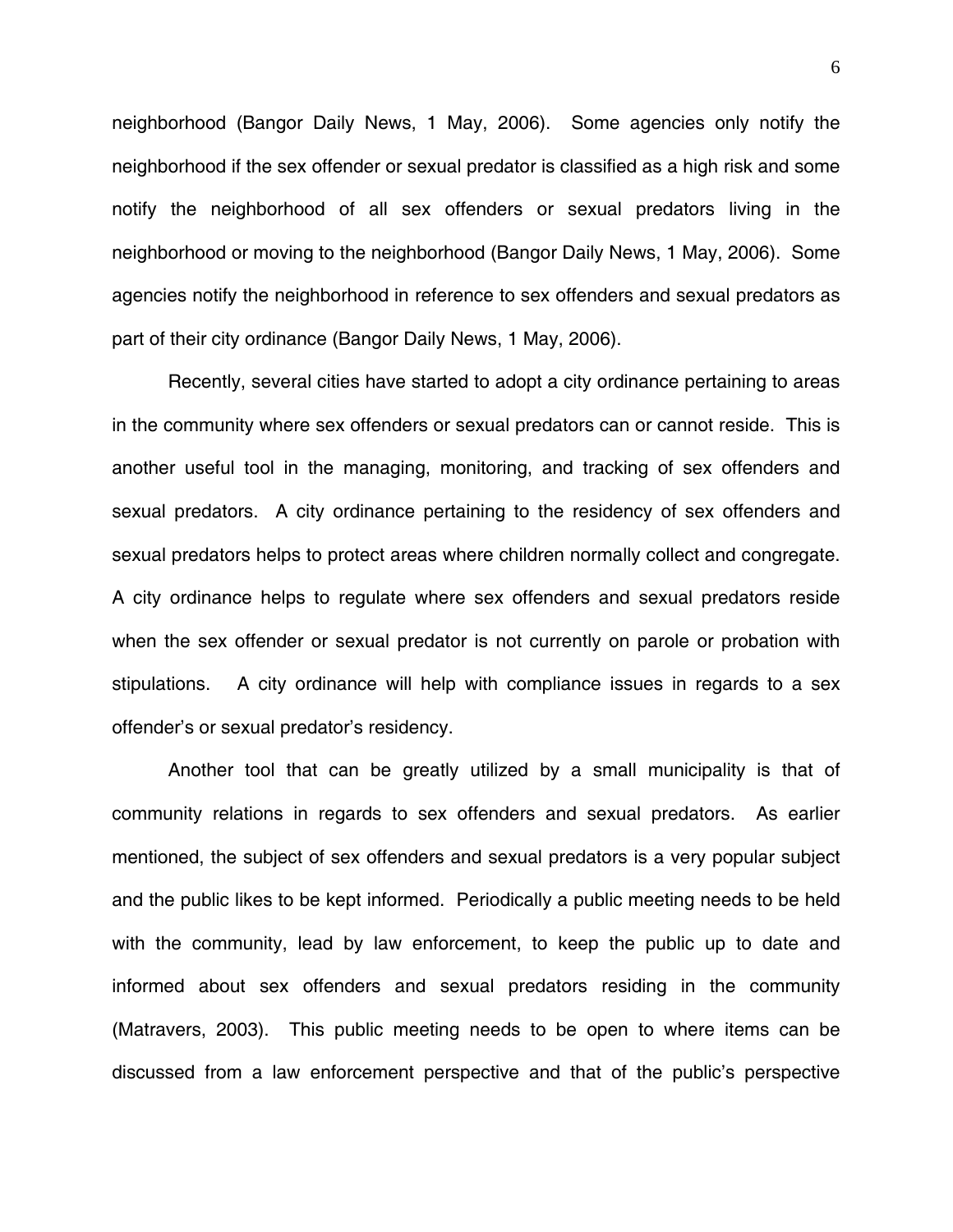(Matravers, 2003). The meeting should also include any concerns and have a question and answer format for the public (Matravers, 2003). A periodical meeting can also be established with other surrounding law enforcement agencies, as well as parole, probation (both juvenile and adult), school officials, and local advocacy groups, to discuss the issues of sex offenders and sexual predators in the community (Matravers, 2003). This type of meeting is a great way to interact with other agencies as well as share viable information that could be useful to all agencies involved.

A law enforcement agency should also take the time to talk to the public when the public calls to a police department in regards to questions concerning sex offenders and sexual predators in the community. These citizens would not take the time to call in if they did not have concerns about their community and neighborhoods in which they reside. Their questions should be answered and the opportunity should be used to educate them further on the issue. This lets the public know that their concerns in regards to this issue is also shared by the law enforcement agency as well. This could also better educate the public by talking to them more on this issue than just answering their question and leaving it at that.

Law enforcement agencies also need to educate the children of the community. This can be done directly or indirectly. Directly would be talking to the children about their safety while out in their community. Law enforcement agencies could hold presentations for the children to help them understand the importance of their safety in the community. One way this could be done is with the help of school officials in regards to programs and presentations to the children. Let the children know that law enforcement is here to help them and that a top priority of law enforcement is their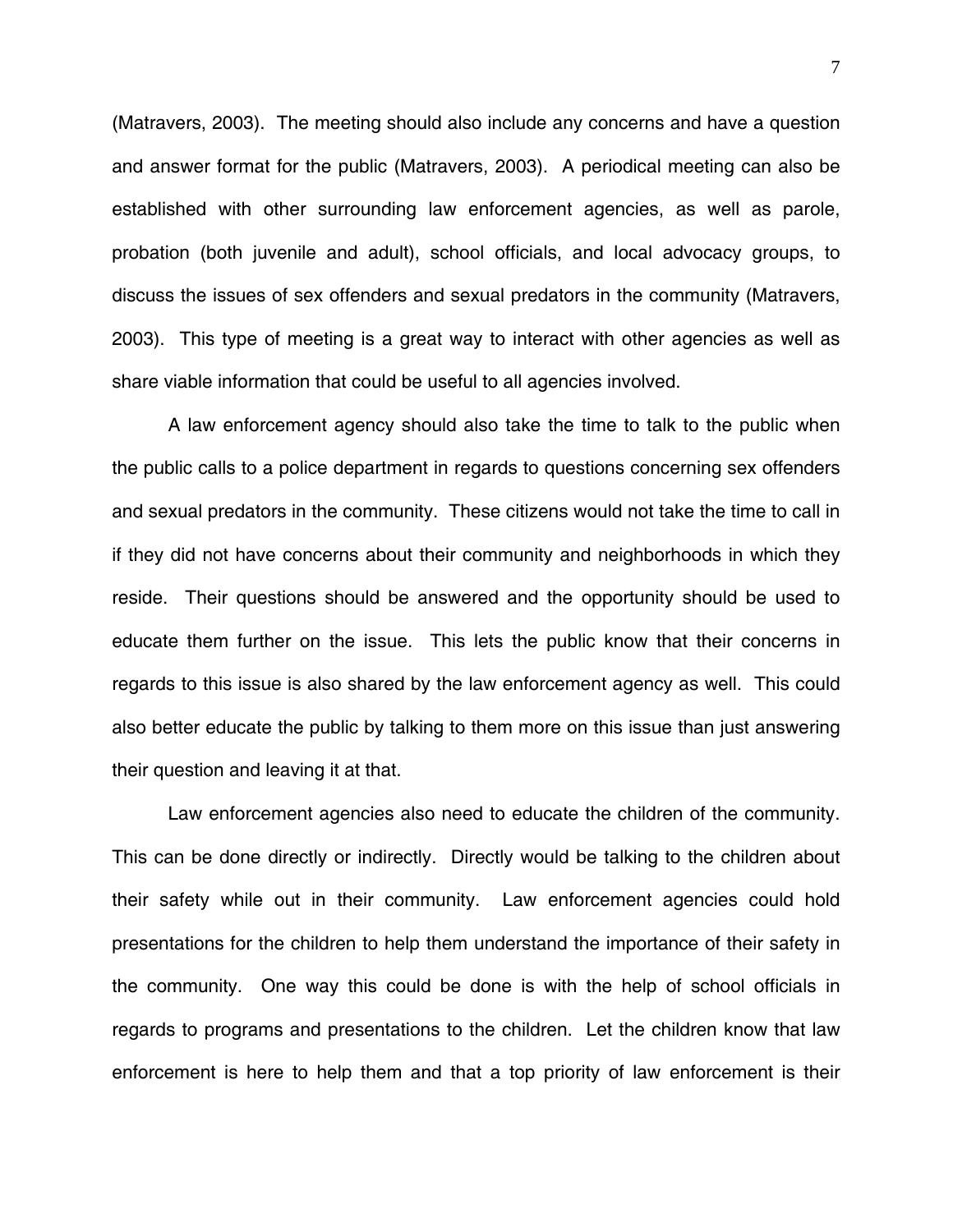personal safety. Indirectly would be educating the parents about the safety of their children. Educate the parents to always communicate with their children on this issue (Salter, 2003). Parents have to be able to listen to what their children are telling them, opening the lines of communication, and take that information as important (Salter, 2003). Also, educate the parents, as well as the children, about computer internet issues so that the children do not fall prey to on line solicitors (Dobbert, 2004). Parents need to be well informed, educated, and vigilant in regards to these issues, but they also have to restrain from taking these issues to the extreme to the point of paranoia of everyone in the community (Salter, 2003).

If law enforcement agencies are not educating the community for which they serve, about sex offenders and sexual predators, then the law enforcement agency is failing in their duties in regards to this issue (Police Department Disciplinary Bulletin, August, 2004). Law enforcement agencies have a duty to properly educate and inform the community on issues regarding sex offenders and sexual predators (Police Department Disciplinary Bulletin, August, 2004). Law enforcement agencies must also keep educating themselves, for example the officers within the department that may not know that much about these issues (Police Disciplinary Bulletin, August, 2004).

Another very important issue for law enforcement agencies is that of compliance checks, which is physically going out and making sure that the sex offenders and sexual predators in our community are living where they are supposed to be living, working where they are supposed to be working, and doing what they are supposed to be doing. This needs to be done as often as possible. Even though this is a very important aspect of the maintaining, monitoring, and tracking of sex offenders and sexual predators,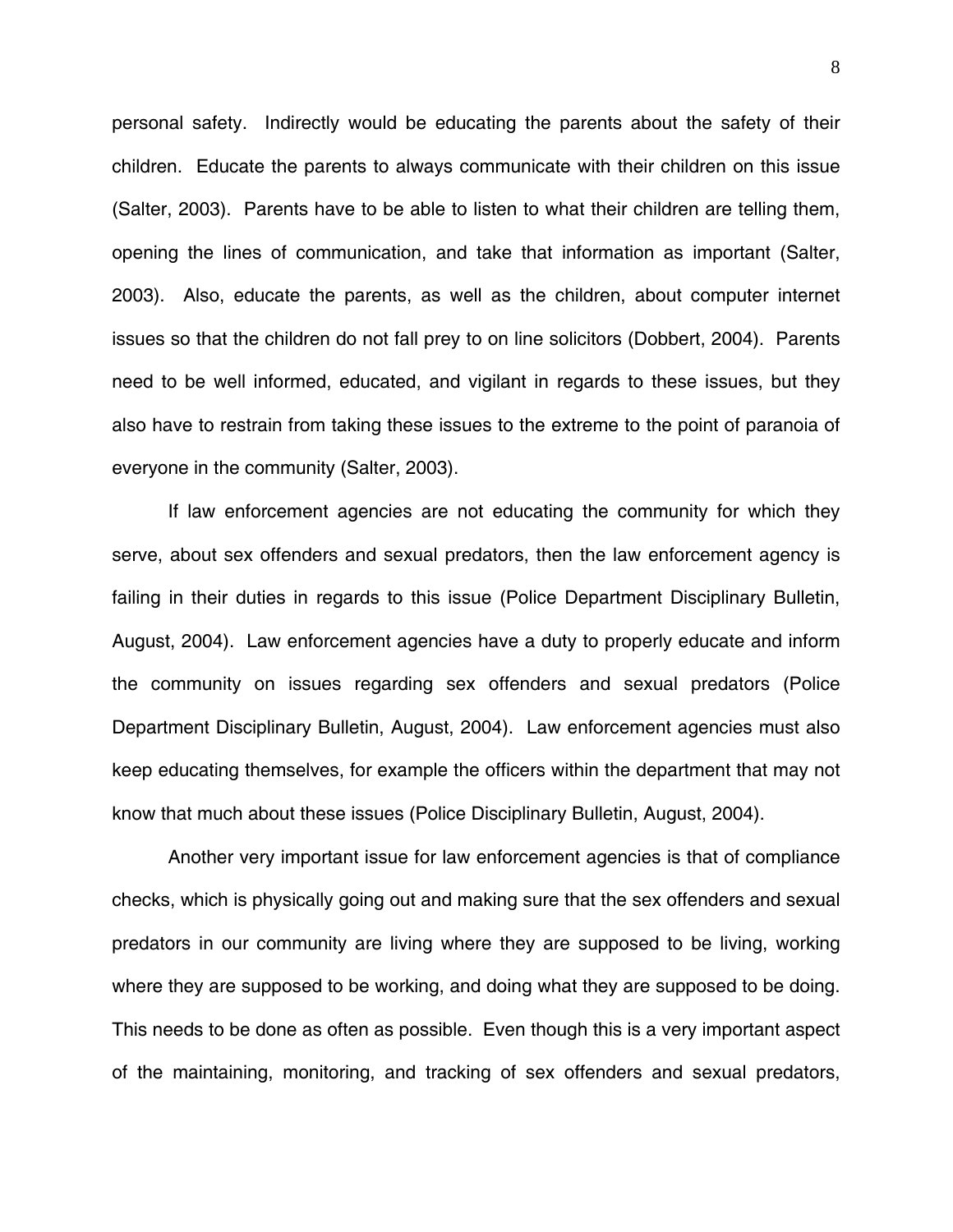smaller law enforcement agencies don't do this enough. The two main excuses for this are time and manpower issues. These compliance checks are not done, for the most part, unless an issue about a sex offender or sexual predator is reported to the law enforcement agency (Dallas Morning News, 14 May, 2006). Law enforcement agencies that are doing compliance checks have reported a large number of sex offenders and sexual predators that are in violation regarding their registration duties as a sex offender or sexual predator upon conduction of these compliance checks (The Capital, 11 January, 2006). This means that for a while, the whereabouts of these registered sex offenders and sexual predators is unknown. If a law enforcement agency is not conducting proper compliance checks on their sex offenders and sexual predators, then the law enforcement agency may believe that they are current as to where each and every sex offender and sexual predator is living when this could not be the case. This poses a very dangerous safety issue if the sex offender is living in different neighborhoods than the neighborhood he is supposed to be living in, which goes against the things that the law enforcement agency is doing to ensure safety within the community.

Global Positioning System technology (GPS) has been adopted in several states across the country to track and monitor sex offenders and sexual predators (USA Today, 7 June, 2006). The State of Texas has tested this type of GPS technology, but has yet to implement any type of mandate for its use (USA Today, 7 June, 2006). With this type of technology being new, funds and availability will be issues for smaller municipalities, if and when it is mandated by the State of Texas, in reference to smaller agencies receiving this type of devices. Therefore, law enforcement agencies in small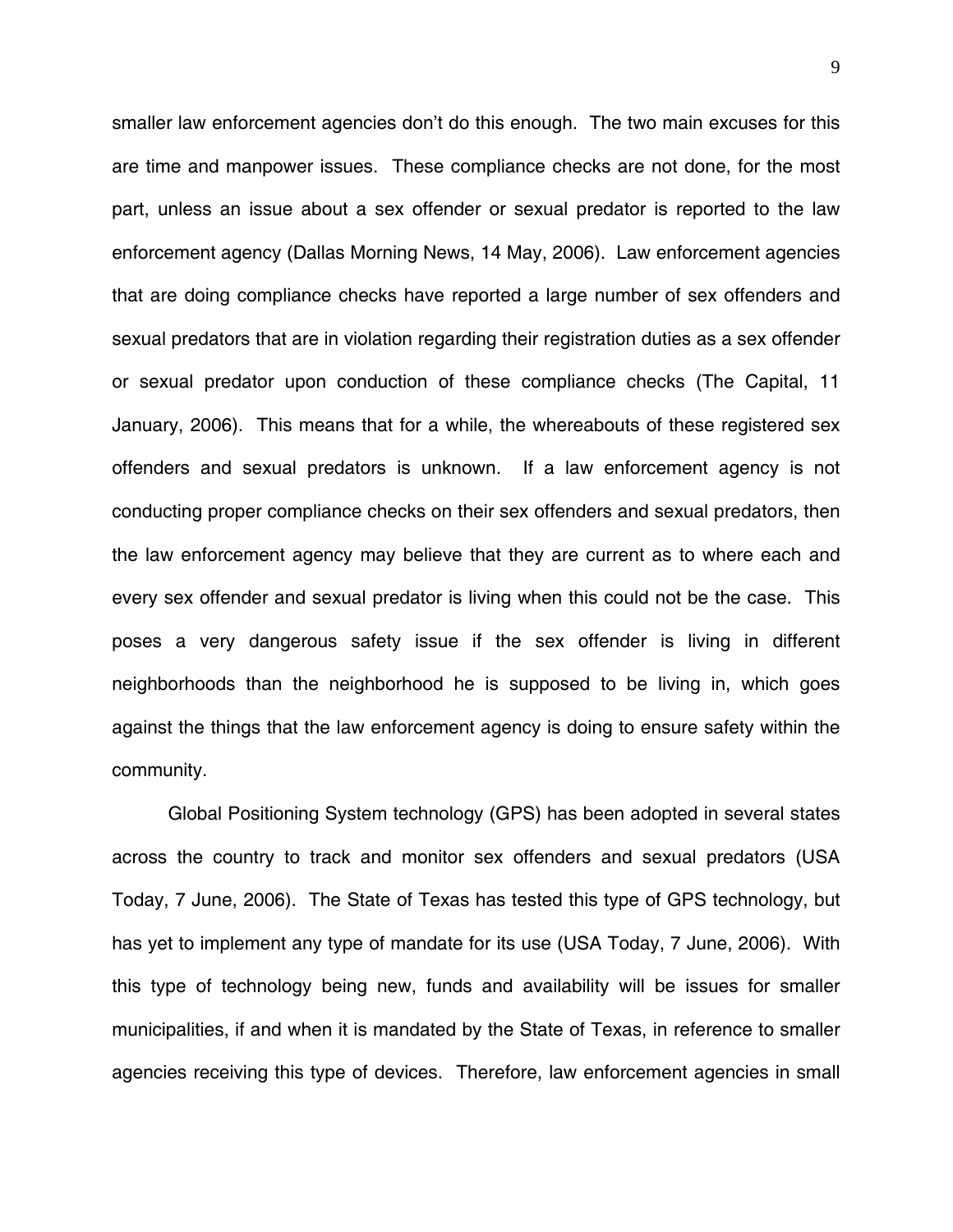municipalities will have to again rely on doing all they possibly can to manage, monitor, and track the sex offenders and sexual predators within their communities. This is why doing such things as regular (but not routine) compliance checks, education, familiarization, awareness, public assistance, and organization, is so important when tasked with the managing, monitoring, and tracking of sex offenders and sexual predators.

#### **METHODOLGY**

The research question to be examined considers whether or not law enforcement in small municipalities and rural communities are doing enough to insure the safety of their citizens. Also, could and should more be done in regards to the managing, monitoring, and tracking of sex offenders and sexual predators in the community.

The researcher hypothesizes that law enforcement in small municipalities and rural communities are doing enough to insure the safety of their citizens by following state law and the guidelines set out in the Texas Code of Criminal Procedure. But, the researcher also hypothesizes that more could and should be done in regards to the managing, monitoring, and tracking of sex offenders and sexual predators in the community. By doing so, will only strengthen and reinforce the safety of the community as a whole in regards to this issue.

The method of inquiry will include: a review of books, newspaper articles, magazine articles, and a survey distributed to ten survey recipients.

The instrument that will be used to measure the researcher's findings regarding the subject of sex offenders and sexual predators in small municipalities and rural communities will include a survey.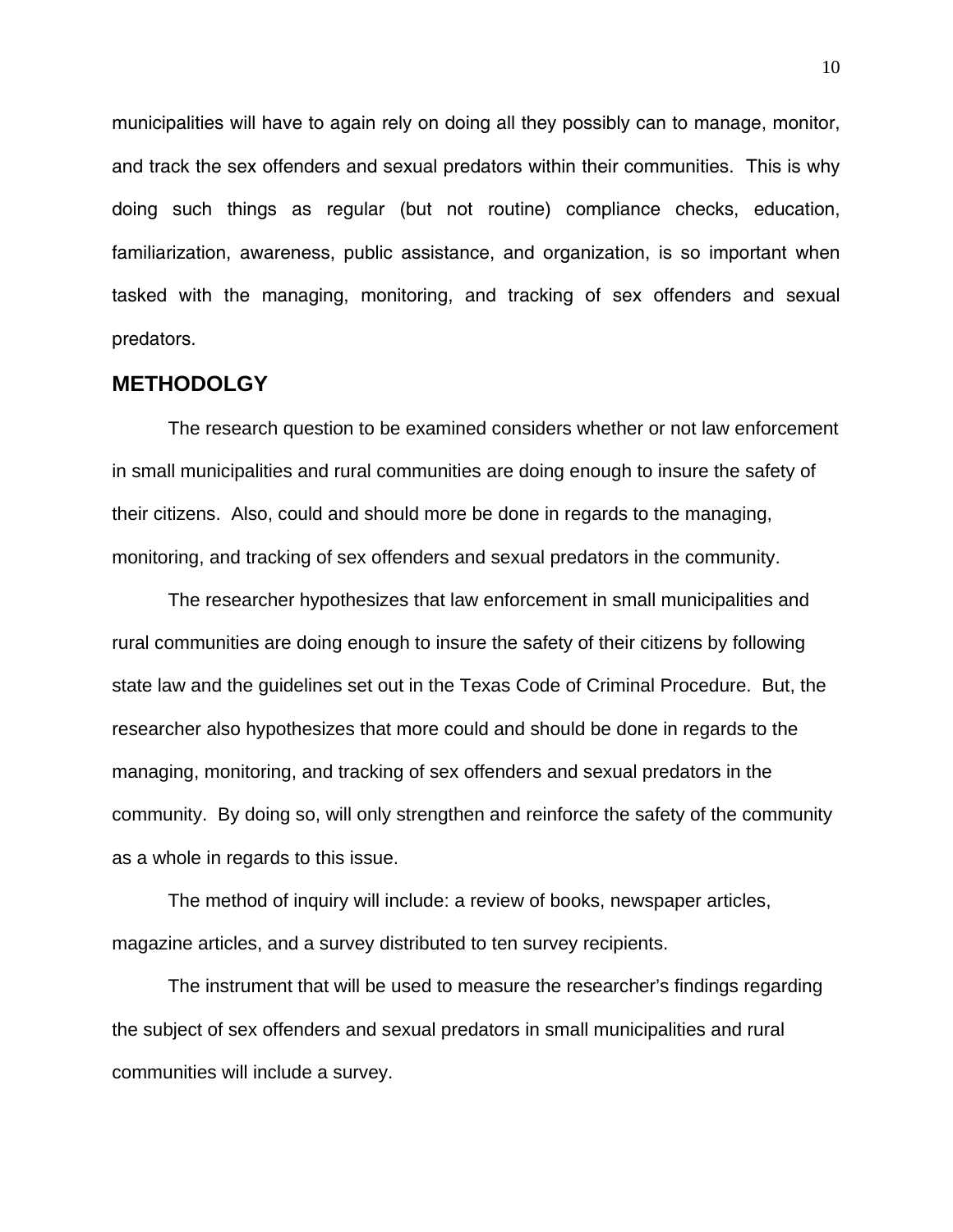The size of the survey will consist of 15 questions, distributed to ten survey participants from small and rural law enforcement agencies around the Texas Panhandle area.

The response rate to the survey instrument resulted in ten survey's being completed and sent back to the researcher.

The information obtained from the survey will be analyzed by reviewing, compiling, and calculating the data contained within the surveys.

## **FINDINGS**

The researcher conducted a survey of ten small law enforcement agencies from areas with populations ranging from 6,500 to 22,000. The recipient law enforcement agencies reported personnel ranging from 13 to 34 sworn officers and had a range of 11 to 54 registered sex offenders or sexual predators living within their jurisdiction. Each law enforcement agency surveyed reported in the range of one to three people were assigned to the registration of sex offenders and sexual predators, which involves the verification, managing, monitoring, and tracking.



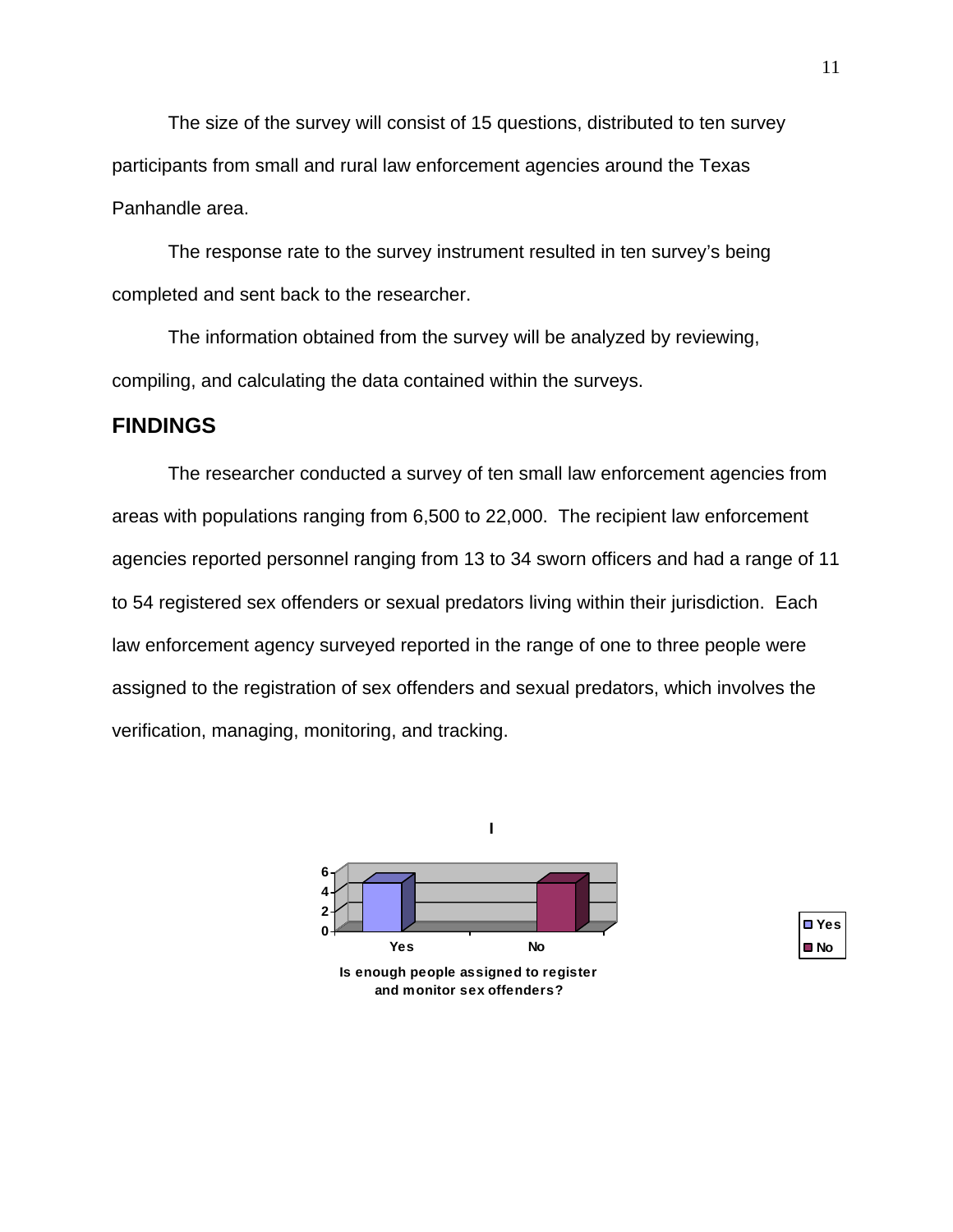Out of the ten law enforcement agencies surveyed, five reported having enough people assigned to the registration of sex offenders and sexual predators and five reported not having enough assigned. Each and every one of the law enforcement agencies surveyed reported that the person(s) assigned to the registration of sex offenders and sexual predators have other duties within the department other than this duty.

Three out of ten law enforcement agencies surveyed stated that their agency does not conduct compliance checks on their sex offenders and sexual predators. Four out of the ten reported conducting compliance checks and two reported conducting compliance checks on or around Halloween only. One out of the ten reported doing compliance checks on an as needed basis only. Agencies reporting not doing compliance checks cited manpower issues and funding for lack of compliance checks.

 On the issue of a city ordinance pertaining to sex offenders and sexual predators, nine out of the ten law enforcement agencies surveyed reported not having a city ordinance. One agency out of the ten did report having a city ordinance. Seven out of the nine, that reported not having a city ordinance, stated no intentions or plans to create and implement a city ordinance. One agency reported a maybe and one agency reported an unknown as to any intentions or plans to create and implement a city ordinance.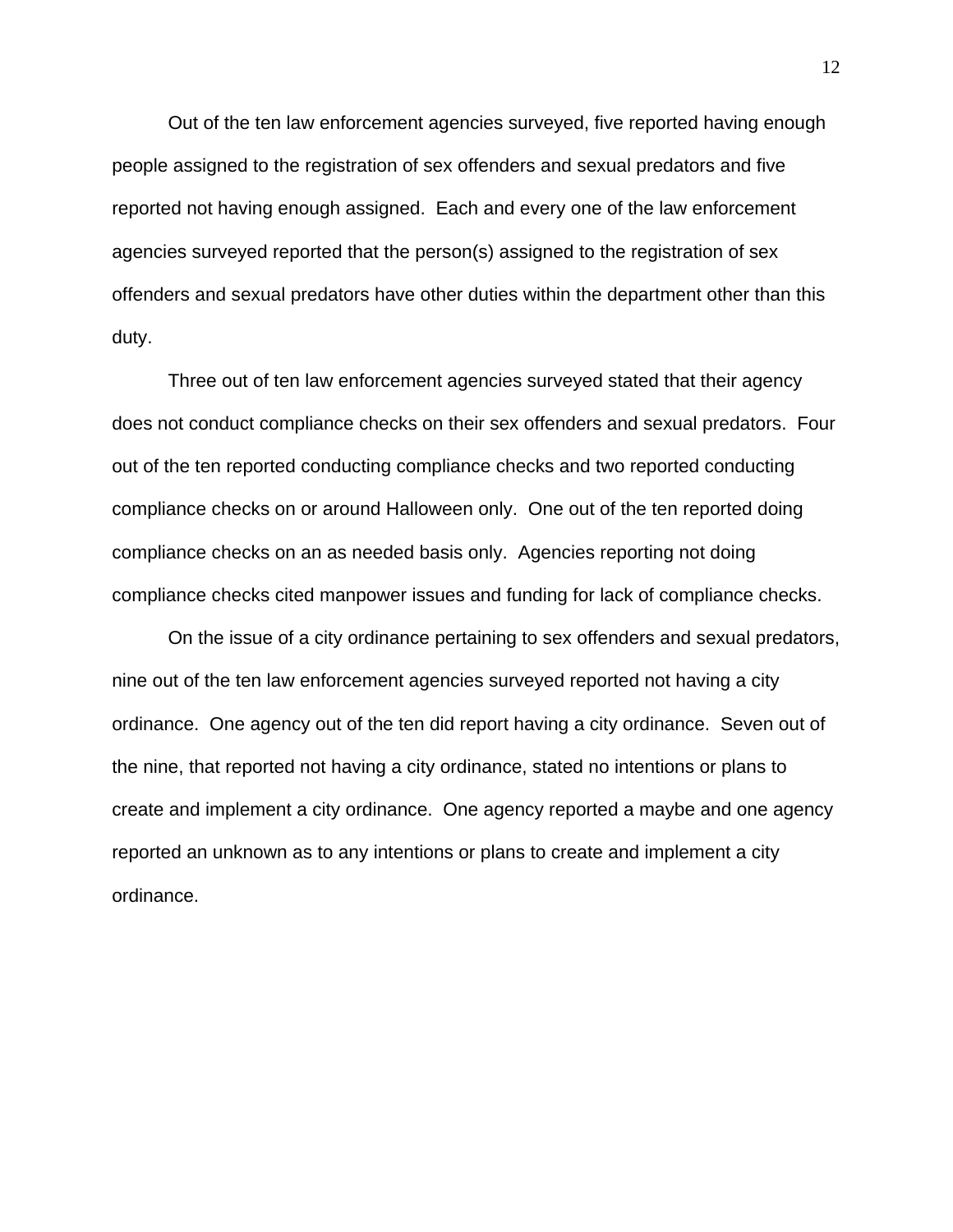

In regards to holding community meetings in reference to educating the public on sex offenders and sexual predators or presenting programs on the topic, all law enforcement agencies surveyed reported that they did not hold meetings or present any type of programs. Also, six agencies reported that they do have meetings with adult probation and parole in reference to sex offenders and sexual predators with four reporting no meetings with these entities at all.



 Is enough time being spent by law enforcement agencies on the maintaining and monitoring sex offenders and sexual predators within the community or

**Yes No**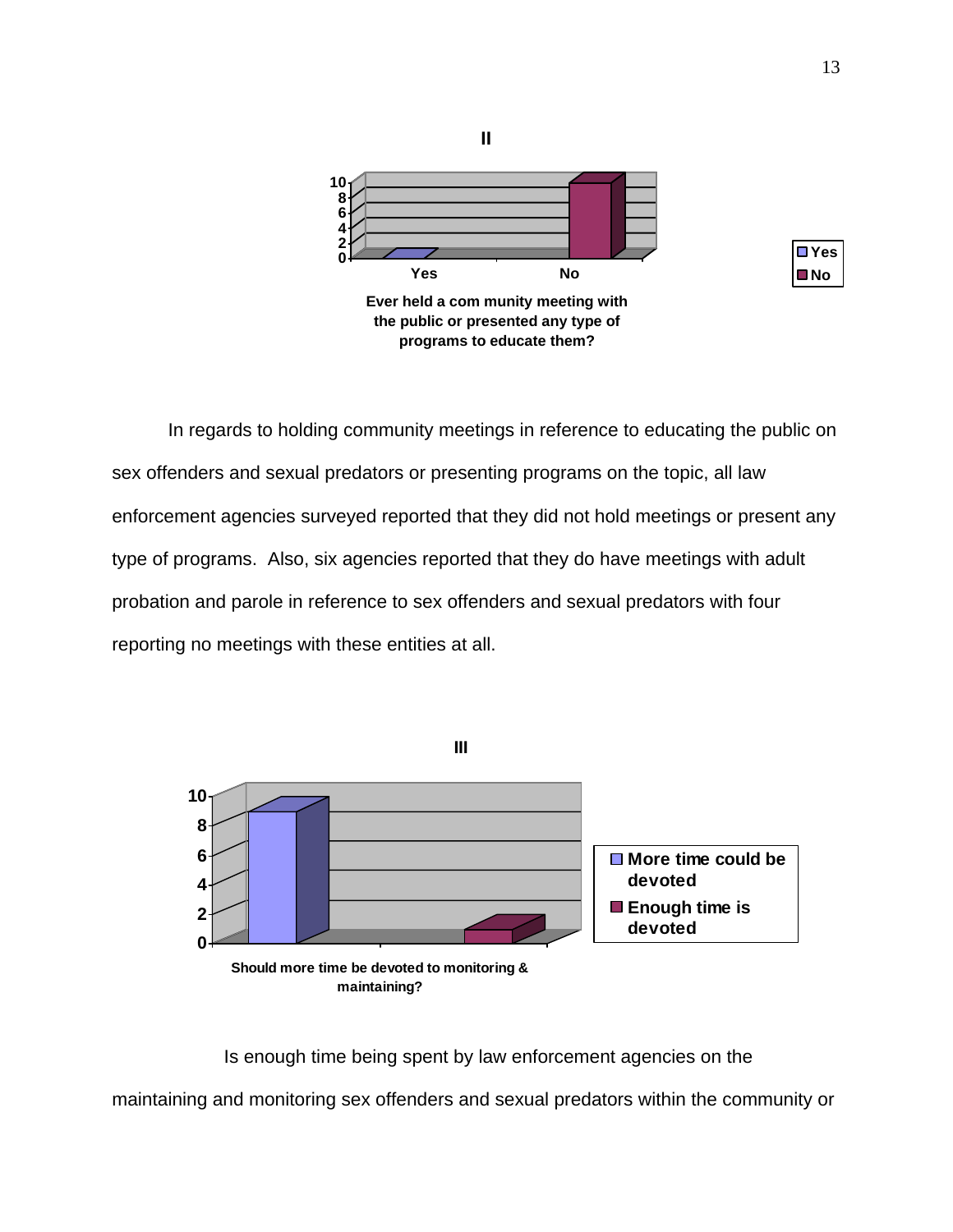could more time be devoted to this task? Nine agencies out of the ten surveyed reported that more time should be devoted to the monitoring and maintaining of sex offenders and sexual predators with only one citing that enough time is being devoted. Even though more agencies believe that more time should be devoted, six agencies surveyed reported that it is easier to maintain and monitor sex offenders and sexual predators in a small rural community than a larger city. Three agencies reported that it is more difficult to maintain and monitor sex offenders and sexual predators in larger cities rather than the small rural communities and one cited that the size of the city is immaterial to the issue.





**Is it always possible that a sex offender could re-offend in your community?**

 In reference to the possibility of a sex offender or a sexual predator within the community re-offending, all agencies surveyed reported that this is always a possibility. This finding is very important in the fact that all law enforcement agencies surveyed acknowledged that it was always a possibility that a sex offender or sexual predator could re-offend, which should re-enforce law enforcement's duty to do all that is possible to ensure the safety of the community.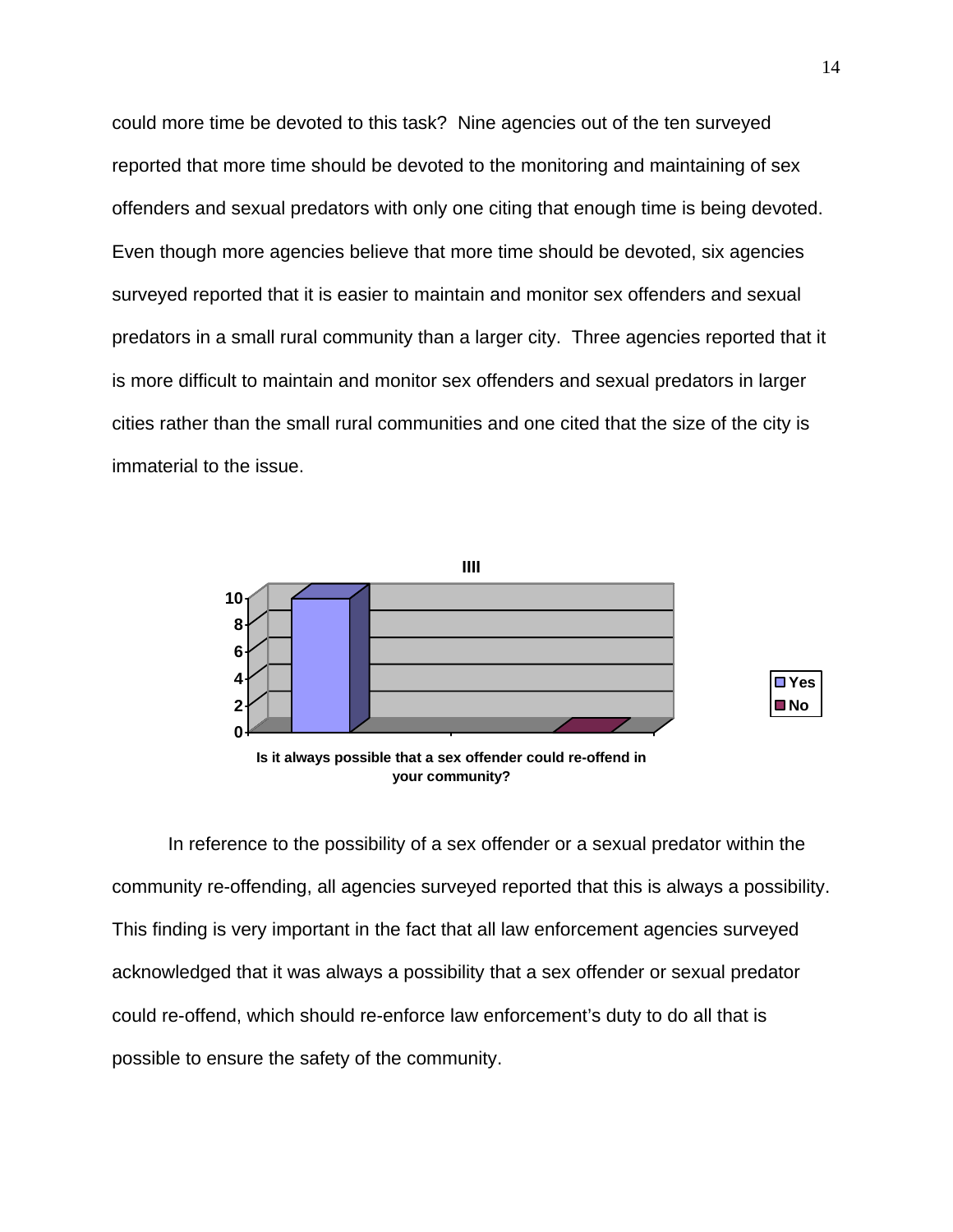

 Although the results were unanimous as to the possibility of sex offenders and sexual predators re-offending, six agencies reported that law enforcement is doing all they can to maintain and monitor sex offenders and sexual predators. Four agencies reported that more could be done.

## **DISCUSSION/CONCLUSIONS**

The problem or issue examined by the researcher considered whether or not law enforcement in small municipalities and rural communities are doing enough to insure the safety of their citizens in regards to sex offenders and sexual predators. Also, could and should more be done in regards to managing, monitoring, and tracking of sex offenders and sexual predators in the community.

The purpose of this research was to examine if law enforcement in small municipalities and rural communities were doing everything necessary to ensure the safety of their citizens in regards to sex offenders and sexual predators. Also to be examined was if and what more should be done, other than guidelines listed in state law, to reinforce the safety of the community in regards to this issue.

 The research question that was examined focused on what law enforcement was currently doing in regards to the managing, monitoring, and tracking of their sex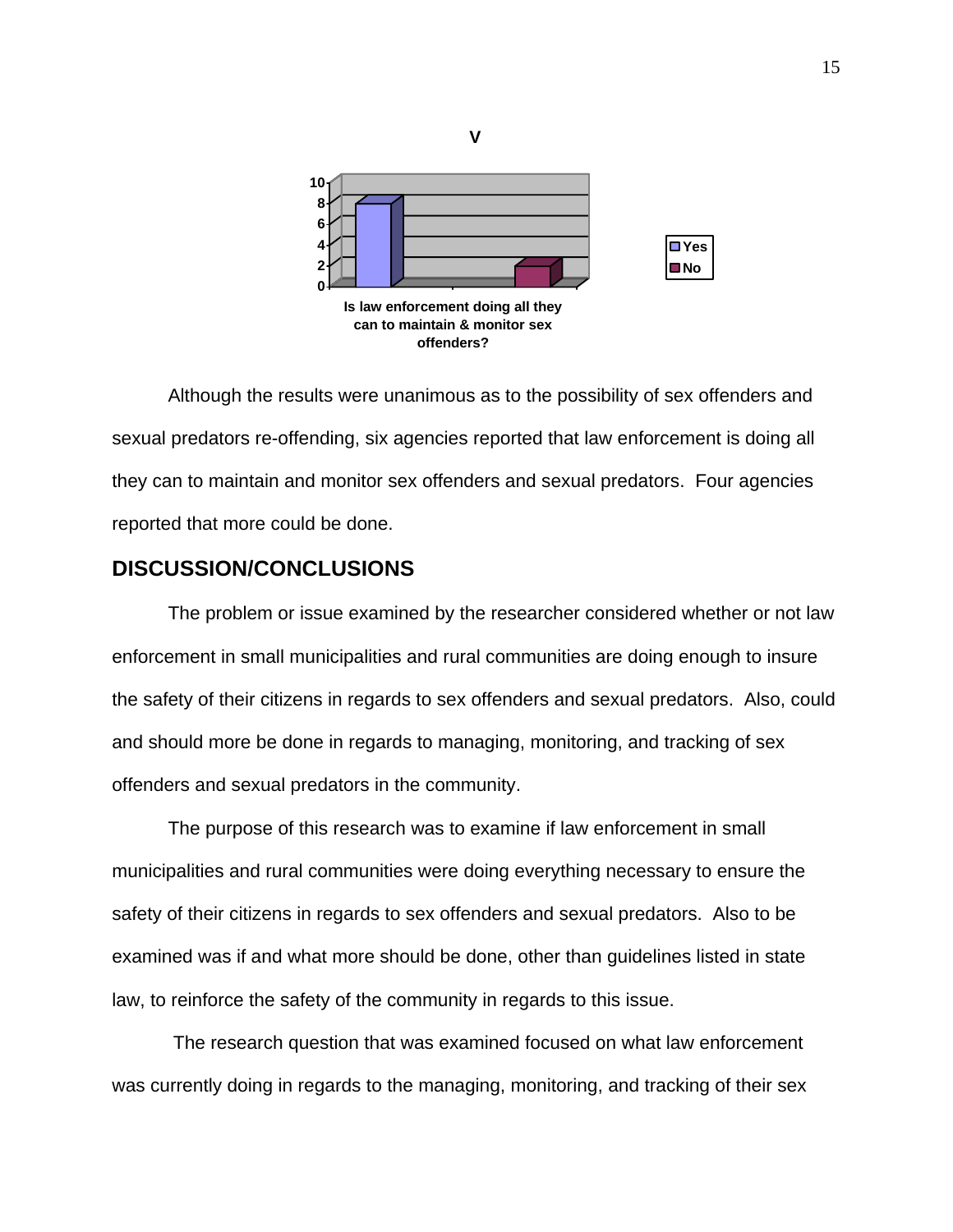offenders and sexual predators to ensure the safety of their citizens and could and should these be improved, added to, and reinforced. The research also focused on how, what law enforcement were currently doing on these issues, they could be improved, added to, and reinforced, other than only doing what has to be done to adhere to state law.

The researcher hypothesized that law enforcement agencies in small municipalities and rural communities were doing enough, or all they could with the resources they have, to ensure the safety of their citizens and what was necessary to adhere to state law. However, the researcher also hypothesized that there is more that could and should be done to reinforce the safety of their citizens in regards to managing, monitoring, and tracking, of sex offenders and sexual predators living within their communities.

The researcher concluded from the findings that law enforcement agencies in small municipalities and rural communities are doing all they can, with the resources they have, in regards to managing, monitoring, and tracking, of sex offenders and sexual predators. The researcher concluded that law enforcement agencies are following and adhering to the state law regarding sex offender registration. The researcher also concluded that law enforcement agencies can and should do more in regards to managing, monitoring, and tracking of their sex offenders and sexual predators. Even though these agencies may be small in size, have manpower issues, and funding issues, there is still more that can be done by simply utilizing the resources that these agencies do have and organizing and managing their time towards this issue.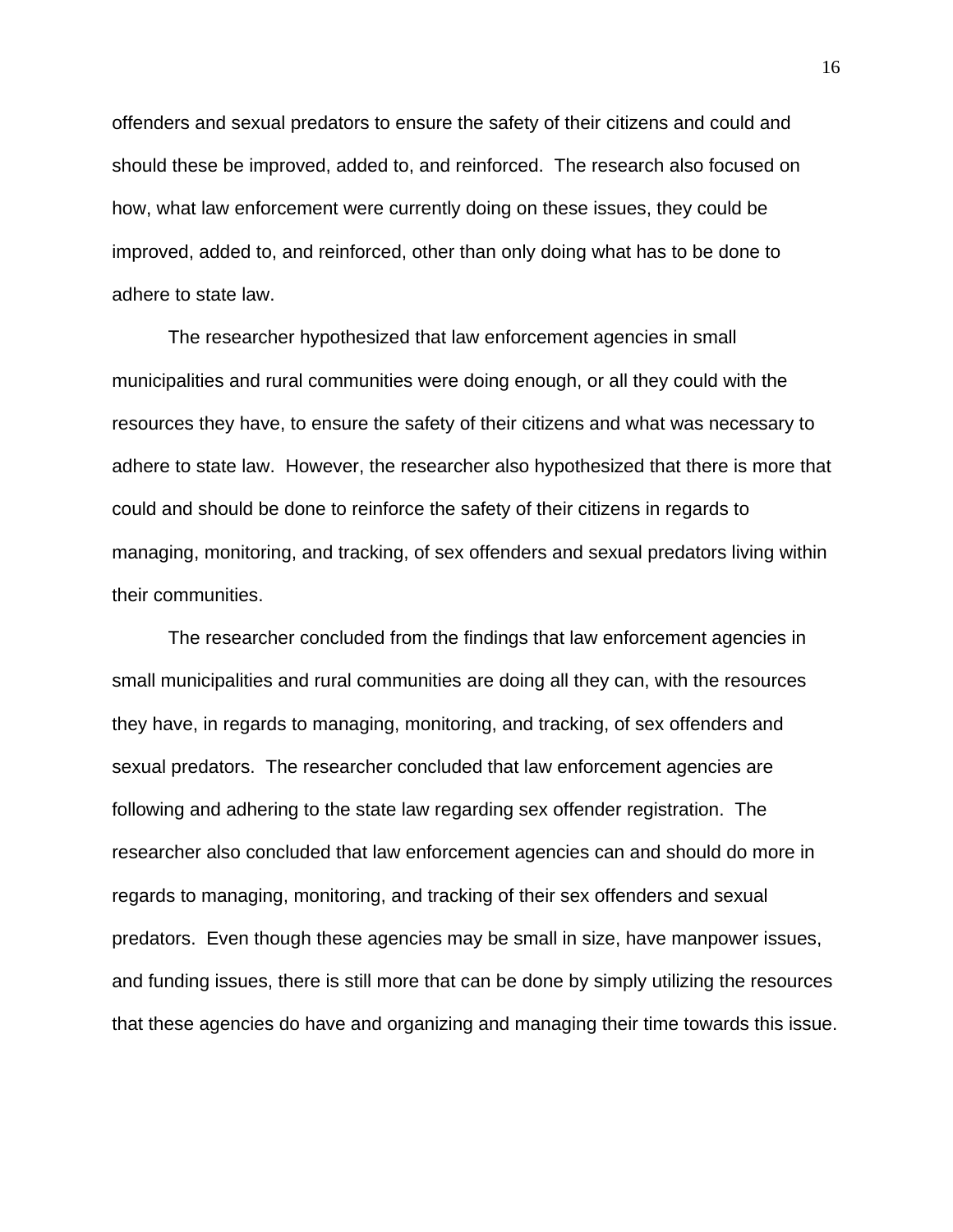The findings of the research did support the hypothesis. The reason why the findings did support the hypothesis is probably due to law enforcement agencies knowing the importance of the managing, monitoring, and tracking of the sex offenders and sexual predators within their jurisdiction. Because it is always a possibility that a sex offender or a sexual predator could re-offend, it becomes even more important for these law enforcement agencies to do more in regards to this issue. Even though these agencies are small with limited resources, more can be done with these resources than what they are doing now and further than just adhering to state law. Not to say that these agencies are not presently doing enough to ensure the safety of their citizens, but when it pertains to sex offenders and sexual predators, who are a group that has a high re-offend percentage, then more should be done to reinforce community safety. Even with limited resources, which most small municipalities and rural communities have, more things, such as discussed in this research, can still be done by these agencies. By utilizing the resources these agencies do have and organizing and managing their time, these agencies can do much more to reinforce what they are doing to provide the safest possible living environment for their citizens within their communities regarding sex offenders and sexual predators. If more is done and it prevents just one person from becoming a victim or just one sex offender or sexual predator from re-offending in the community, then law enforcement in these communities are indeed striving for the safest possible living environment for their citizens.

The study of sex offenders and sexual predators in small municipalities and rural communities is relevant to contemporary law enforcement because of the importance of the safety to the citizens in reference to sex offenders and sexual predators who reside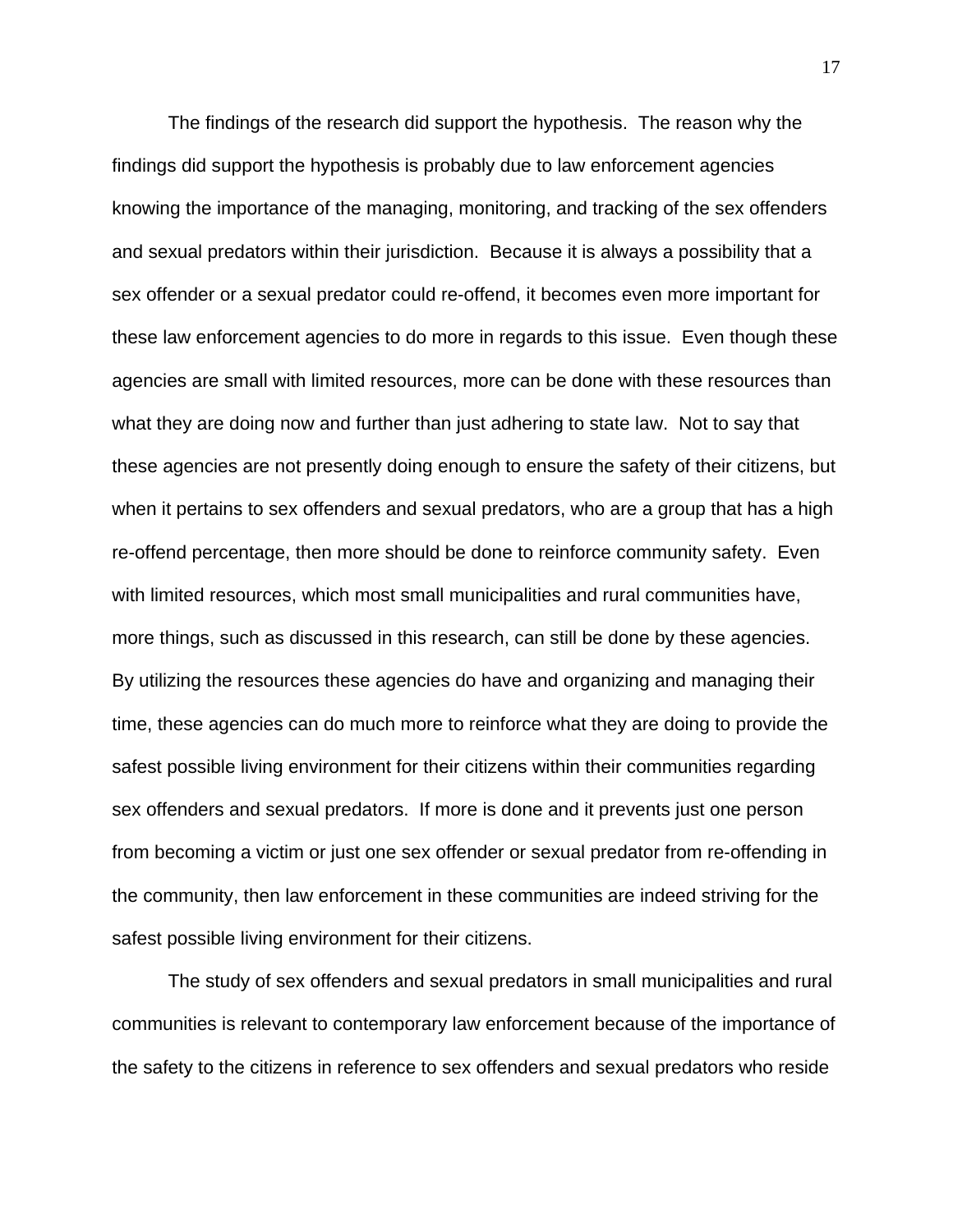in the community. As earlier stated, sex offenders and sexual predators have a high percentage rate of re-offending so it is very important that law enforcement agencies exhaust all resources, as well as ideas, to reinforce the safety of the community as a whole.

All small municipal and rural law enforcement agencies, with sex offenders and sexual predators residing within their communities, stands to be benefited by the results of this research. Not to be construed that these agencies are not doing enough now, but that there is always more that can be done, even with limited resources such as manpower, funding, or time issues.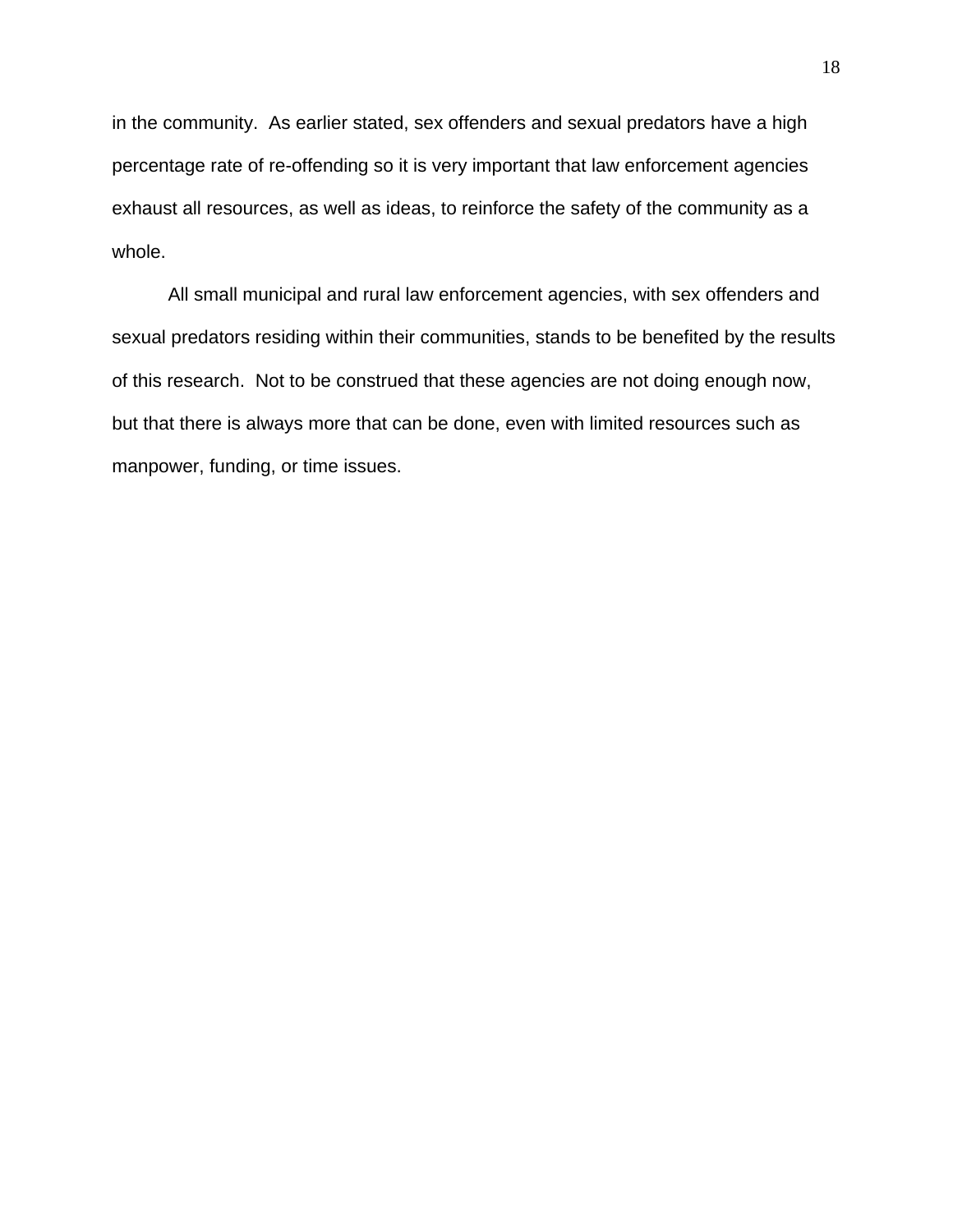## **REFERENCES**

- Bushway, S. (2004, August). Some thoughts on spreading the word about sex offenders. *Police Department Disciplinary Bulletin,* 12(8), 1-2.
- Cumming, G. (1997). Supervision of the sex offenders. Brandon, VT: Safer Society Press

Daughtery, S. (2006 January 11). Police look for 13 sex offenders. The Capital, p. A1

Dobbert, D.L. (2004). Halting the sexual predators among us: preventing attack, rape, and lust homicide. Westport, Conn.: Prager

Koch, W. (2006 June 7). More sex offenders tracked by satellite. USA Today, p. 3A

- LaFond, J.Q. (2005). Preventing sexual violence: how society should cope with sex offenders. Washington, DC: American Psychological Association
- Matravers, A. (2003). Sex offenders in the community: managing and reducing the risk. Cullompton Portland, OR: Willan
- Salter, A.C. (2003). Predators: pedophiles, rapist, and other sex offenders: who they are, how they operate, and how we can protect ourselves and our children. New York, NY: Basic Books
- Sandoval, S. (2006 May 14). Keeping and eye on sex offenders: carrollton: police program monitors compliance with rules. The Dallas Morning News, p. N/A

Tuttle, J. (2006 May 1). Keeping track of sex offenders. Bangor Dailey News, p. N/A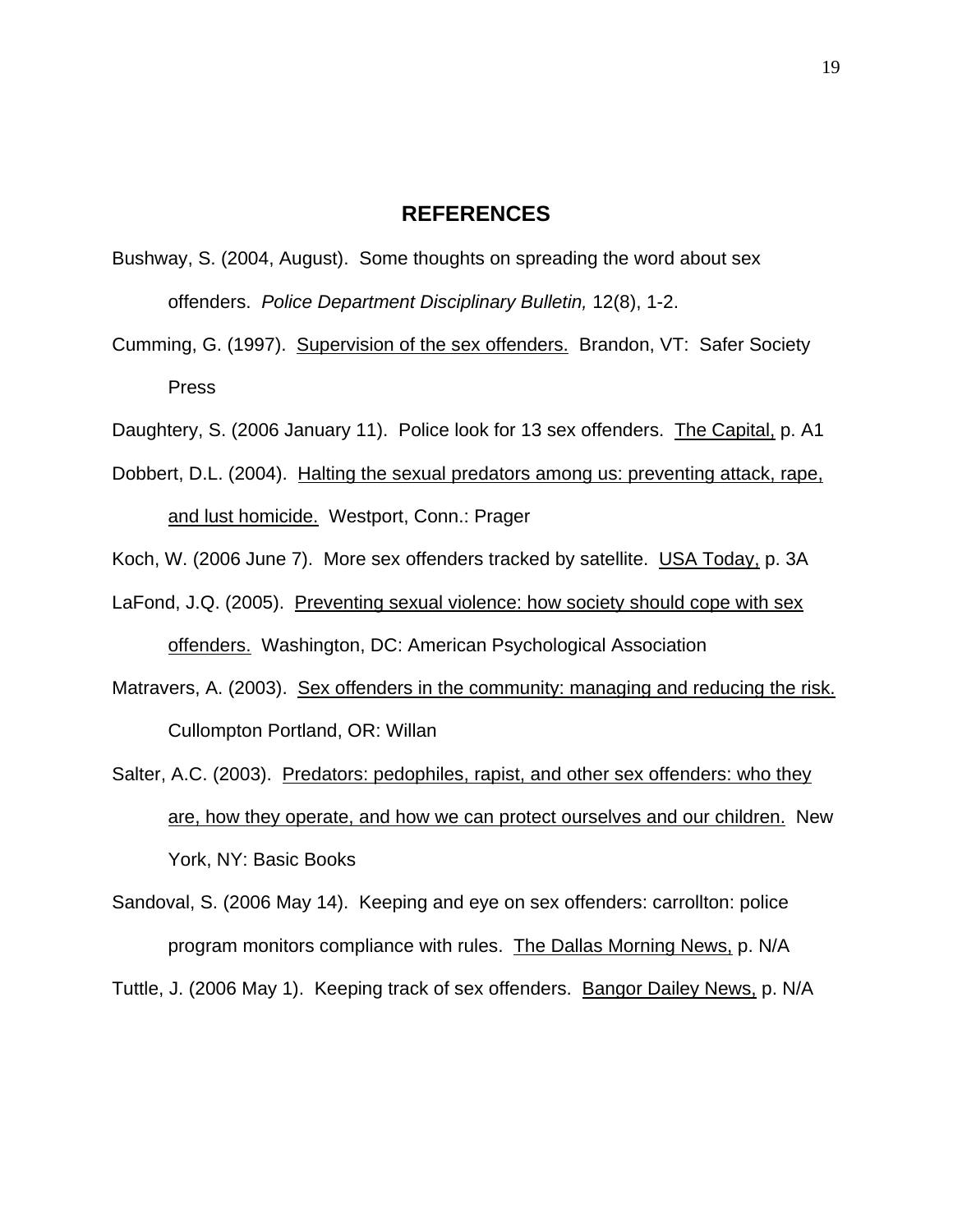## **APPENDIX**

- 1. What is the population of your city?
- 2. Department size?
- 3. How many registered sex offenders in your city?
- 4. How many people are assigned to register sex offenders?
- 5. What, if anything, does your department do extra to monitor the registered sex offenders in your city (besides the normal paperwork, like update forms, etc., required by the state)? For example: compliance checks
- 6. Does your city have a city ordinance regarding sex offenders?
- 7. If the answer is No to question #6, does your city plan to adopt a city ordinance regarding sex offenders?
- 8. Has your department ever held a community meeting with the citizens or presented any type of programs to educate them on registered sex offenders and / or the laws pertaining to sex offenders?
- 9. Do your think that there are enough people assigned within your department to register and monitor sex offenders?
- 10. Does the person(s) that register sex offenders within your department have other duties or just the registration of sex offenders?
- 11. Do you thin that enough time is spent within your department on maintaining and monitoring registered sex offenders or do you believe that more time could and should be devoted to this?